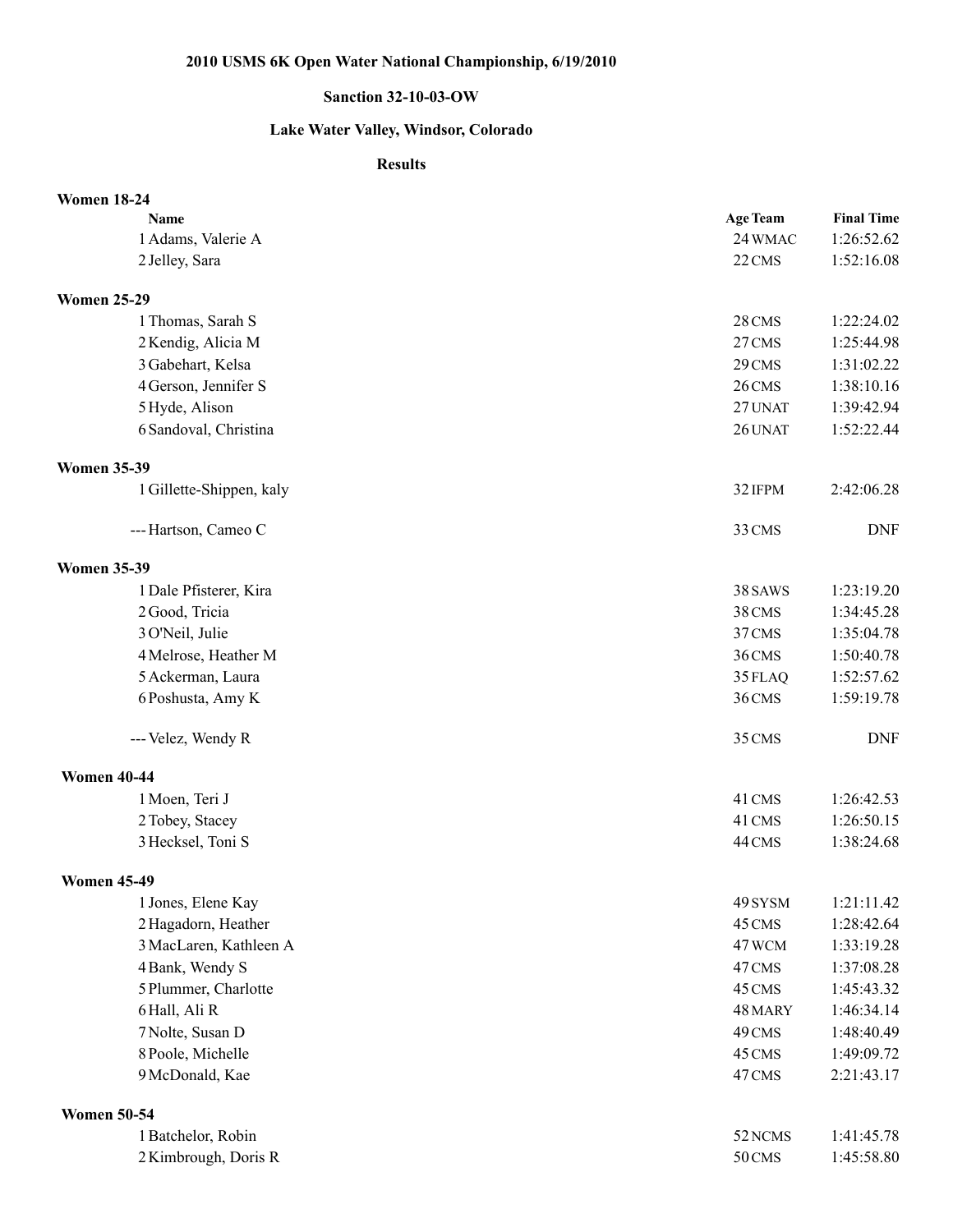| --- Davis, Beth           | 52 CMS  | <b>NS</b>  |
|---------------------------|---------|------------|
| <b>Women 55-59</b>        |         |            |
| 1 Roche, Carolyn M        | 59 CMS  | 1:31:15.17 |
| 2 Smith, Phyllis J        | 56 WMAC | 3:08:42.00 |
| --- Turman, Carrie L      | 57 CMS  | <b>DNF</b> |
| <b>Women 60-64</b>        |         |            |
| 1 Schoenberger, Linda R   | 62 TAM  | 1:49:37.52 |
| <b>Women 65-69</b>        |         |            |
| --- Anziano, Marcia       | 65 CMS  | <b>DNF</b> |
| <b>Men 18-24</b>          |         |            |
| 1 Bennett, Brian          | 21 UNAT | 1:33:30.17 |
| <b>Men 25-29</b>          |         |            |
| 1 Romero, Ted P           | 29 CMS  | 1:26:00.20 |
| 2 Dumouchel, Rob          | 29 CVNM | 1:54:33.17 |
| 3 Makotyn, Philip         | 26 UNAT | 2:10:56.68 |
| --- Baker, Andy           | 27 CMS  | <b>NS</b>  |
| Men 30-34                 |         |            |
| 1 Morrision, Evan         | 30 CSMT | 1:19:27.25 |
| 2 Carter, Sean M          | 34 MESC | 1:24:59.18 |
| 3 Cox, Michael            | 32 JAM  | 1:31:16.38 |
| Men 35-39                 |         |            |
| 1 LaBianco, Christopher A | 39 UNAT | 1:16:32.72 |
| 2 Peterson, Eric D        | 38 CMS  | 1:22:48.78 |
| 3 Polansky, John E        | 35 CMS  | 1:32:26.74 |
| 4 Hoftiezer, Scott        | 39 CMS  | 1:33:20.64 |
| 5 Frisch, Jake            | 37 CMS  | 1:47:56.02 |
| <b>Men 40-44</b>          |         |            |
| 1 Barriger, Jeffrey K     | 44 UNAT | 1:19:50.20 |
| 2 Leach, Jason G          | 40 CMS  | 1:23:37.12 |
| 3 Shaver, Jon N           | 42 CMS  | 1:27:28.74 |
| 4 Coates, Ed M            | 44 TXLA | 1:29:29.18 |
| 5 Smith, Peter            | 41 CMS  | 1:35:39.44 |
| 6 Meyer, Jay              | 41 CMS  | 1:39:18.26 |
| 7 Mead, Justin A          | 41 CMS  | 1:53:08.65 |
| --- Weist, Jeff           | 42 CMS  | <b>NS</b>  |
| --- Johnson, Lee G        | 43 UNAT | <b>NS</b>  |
| <b>Men 45-49</b>          |         |            |
| 1 Patten, Bobby           | 47 DAMM | 1:18:02.00 |
| 2 Martin, NK              | 45 UNAT | 1:23:23.32 |
| 3 Classen, Ken A          | 49 CMS  | 1:24:24.18 |
| 4 Johnston, Mark A        | 49 CMS  | 1:27:00.34 |